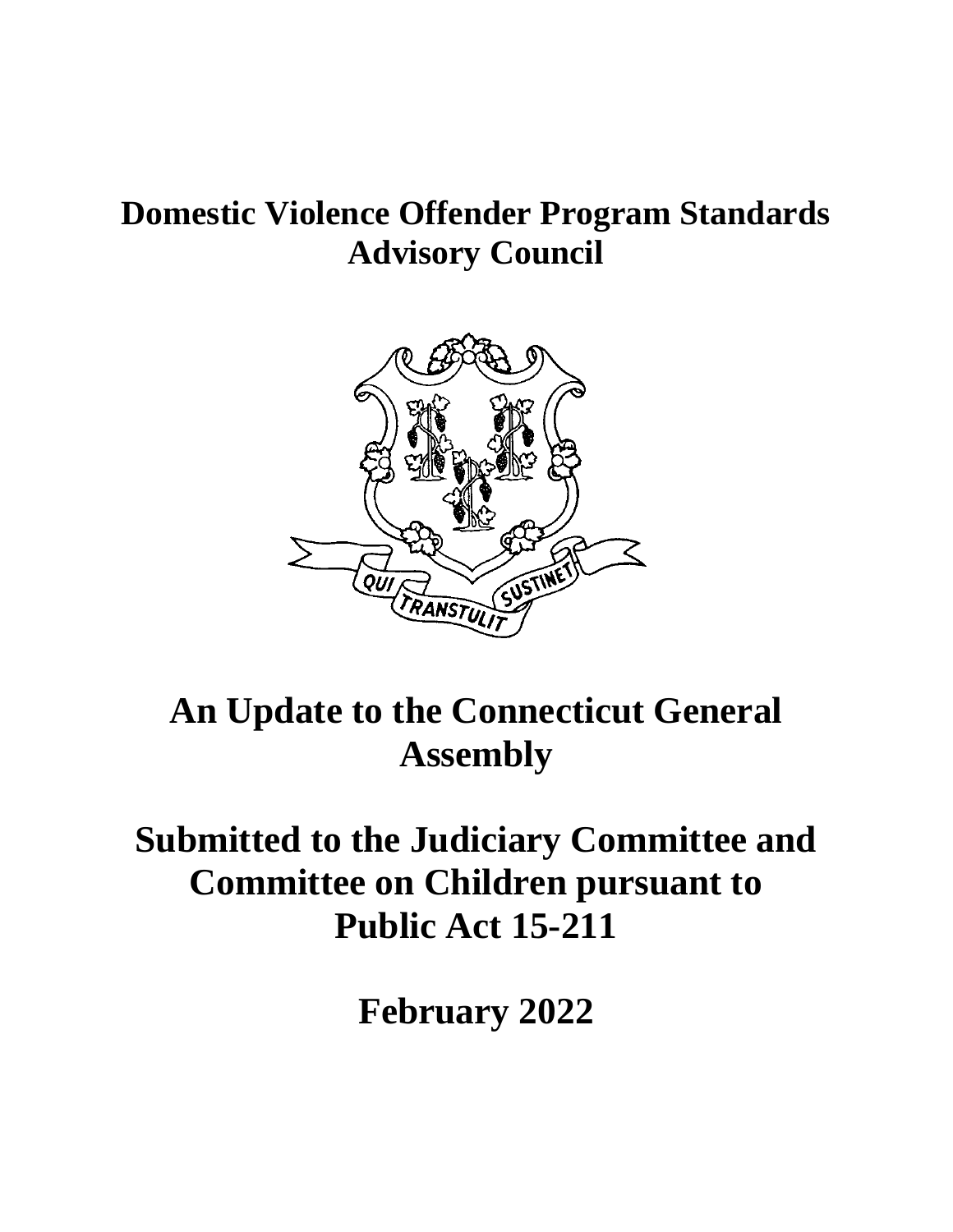## **INTRODUCTION AND BACKGROUND:**

Section 19 of Public Act 15-211 established a Domestic Violence Offender Program Standards Advisory Council. This Advisory Council was charged with promulgating, reviewing, and updating/amending (as necessary), the standards that were presented to the Criminal Justice Policy Advisory Committee in 2014.

The legislative Advisory Council was established to formalize the process of determining the standards necessary to ensure quality interventions that hold offenders accountable for their violence and to implement the standards in current practice.

The Domestic Violence Offender Program Standards are to be applied in criminal court domestic violence cases when a defendant is not referred to a Judicial Branch contracted service. The Judicial Branch oversees two Batterer Intervention Programs (EXPLORE and EVOLVE) that currently meet or exceed the standards. There are also community-based interventions (individual and group formats) utilized by defendants to address domestic violence criminal charges. It is for these types of programs, accessed by numerous defendants not referred to the Family Violence Intervention Unit (CGS 46b-38), that standards are required to ensure effective service and consistent delivery statewide.

Like many entities during the COVID pandemic, the Advisory Council was not able to meet as frequently given the roles and responsibilities of the members as well as their need to focus on operations within their given agencies. One major event was the resignation of our Co-Chair for many years. Karen Jarmoc, the CEO of the Connecticut Coalition against Domestic Violence, took a different job in the private sector and subsequently left the Advisory Council. Her role has been filled by Geralyn O'Neil-Wild from the Connecticut Coalition against Domestic Violence.

The Advisory Council is focused on several significant tasks, the most important of which occurred over six months in 2021. This major endeavor was to conduct a comprehensive review of all the Domestic Violence Batterer Intervention Standards across the United States. This type of complete overview had not been undertaken since 2013-2014 as the precursor to developing the Standards for Connecticut. It is important for Connecticut that our Standards are 1) updated to reflect the most current research and trends in the field, and 2) are equal to or surpass the Standards found in other states. This review of the Standards within the United States was completed by a staff member of the Court Support Services Division. The PowerPoint shared with the Advisory Council is attached for review. The overview contains several recommendations for the Advisory Council to consider in 2022.

In 2022, the Advisory Council will also complete the following:

1) Update the Council membership and fill existing vacancies (several individuals retired or otherwise left the job attached to representation)